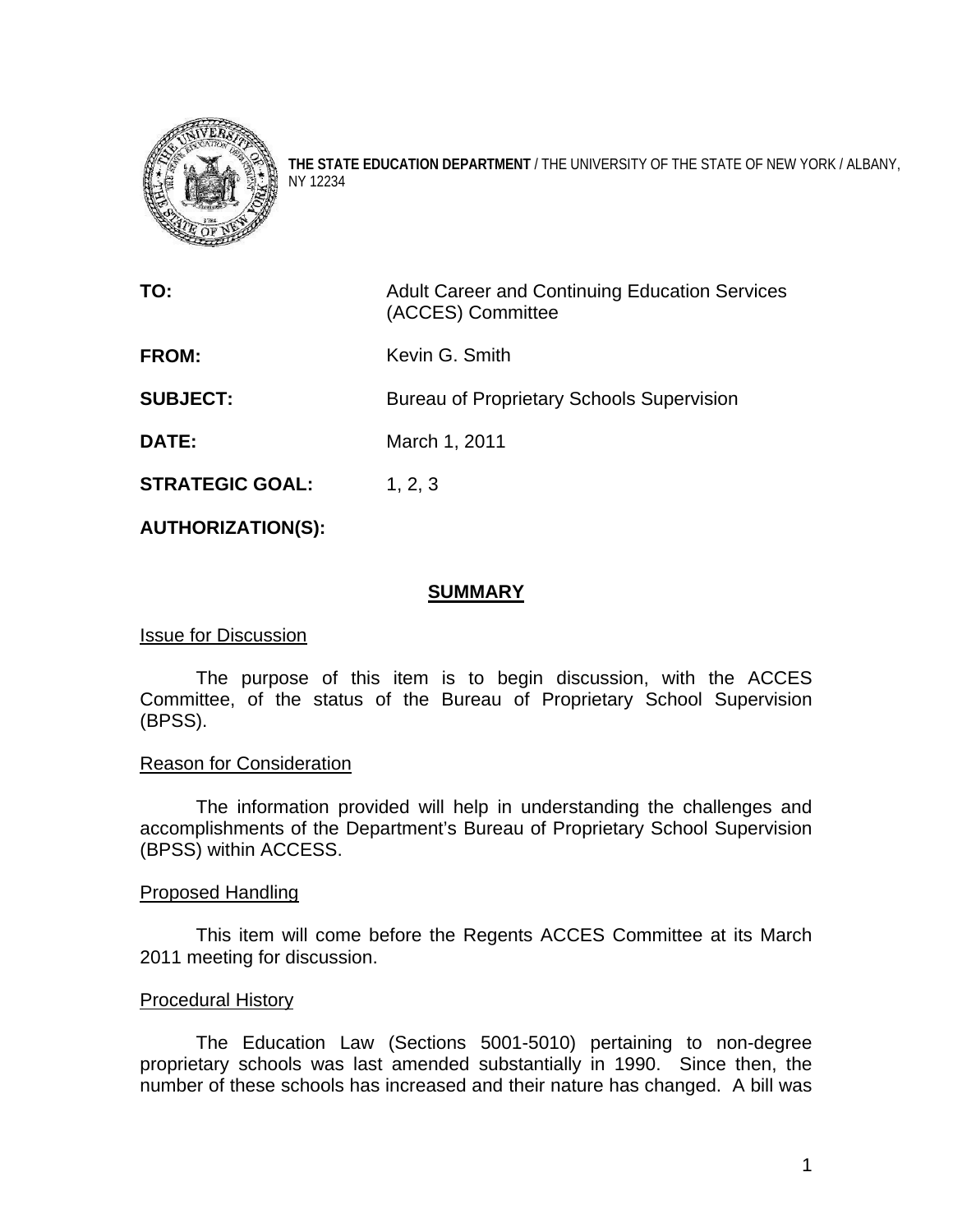introduced in 2008 and again in 2009 to assist the Department in keeping pace with these changes.

## Background Information

ACCES' BPSS is responsible for overseeing New York State's 497 licensed non-degree granting proprietary schools attended by an estimated 200,000 students annually. There are currently another 125 schools pending licensure. During the 2010 year, tuition collections for these schools are estimated at \$600 – \$750 million. BPSS does not oversee New York's 40 proprietary colleges. That responsibility lies with SED's Office of Higher Ed. See Attachment A for a comparison of proprietary schools and proprietary colleges.

# **BPSS Funding and Operations**

BPSS' oversight is carried out by a staff of 21 split between a central office in Albany and a satellite office in New York City, where the majority of the State's proprietary schools are located, with an annual operating budget of about \$3 million.

Two revenue accounts support BPSS activities. The Supervision Account (SA) funds operations and the Tuition Reimbursement Account (TRA) provides refunds to eligible students of proprietary schools. The accounts were created under the applicable provisions of Article 101 (Sections 5001 to 5010) of the Education Law and State Finance Law (Section 97-hh). Additional authority is provided through Part 126 of the Commissioner's Regulations.

Both accounts derive most of their revenue from statutory assessments placed on licensed schools. Additional revenue is received from fees and fines. All licensing fees collected by BPSS are deposited into the SA. All fines imposed and collected by BPSS through its disciplinary authority are deposited directly into the TRA. The TRA also accrues interest.

 The TRA was established for the protection of students. Its sole use is for refunds to students who attended licensed schools and filed BPSS substantiated complaints with the Commissioner. Since 1995, students have benefited from almost \$7 million in refunds from the TRA.

# **Scope of BPSS Responsibilities**

BPSS' oversight focuses on prevention and protection --- licensing up front and protection of students' financial interest in the event of substandard conditions or school closure subsequent to license approval.

 Operating responsibilities are distributed among staff members who are generally assigned to one of three teams that mirror BPSS' major responsibilities -- Licensing, Education and Curriculum, and Investigations.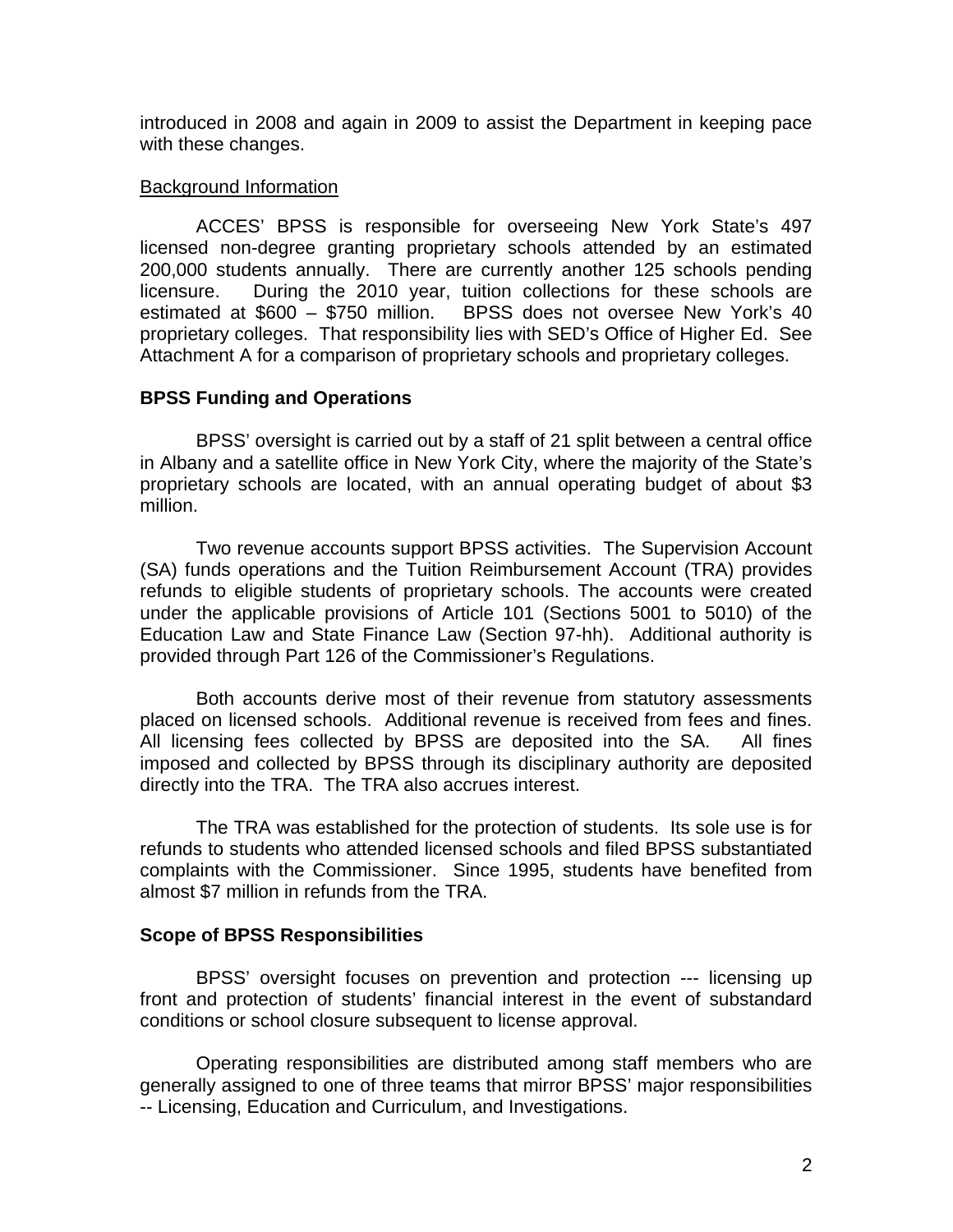The **Licensing Team** reviews for approval, all new school applications. All aspects of a school are examined, including facilities, school forms (e.g., school catalogs and student contracts), curriculum, personnel, financial viability, and school ownership. Related reviews are conducted when a school moves, changes ownership or applies for renewal. Licensed school personnel, reviewed and approved by the Licensing Team in accordance with statutory minimum standards include teachers, school directors and admissions agents.

The **Education and Curriculum Team** in conjunction with experienced curriculum experts reviews all courses and curricula for relevancy to the job market and assurance that course graduates will be eligible and suitable for entry-level positions in the field. Such reviews are completed at license application and renewal.

In addition to often daily contact with the schools, the team's educators conduct on-site visits to provide technical assistance and review compliance with requirements. The Team may also visit classes to assess the educational program and atmosphere for learning.

The **Investigations Team** is responsible for the student complaint system. When a complaint is received, an assigned Investigator performs a school inspection to determine its validity. BPSS also may use investigative "operatives" who pose as students to verify allegations received. The Investigations Team includes a Senior Attorney who is responsible for seeking restitution and ensuring subsequent compliance by violators.

BPSS' intervention is particularly crucial in the event of a school closure. With its primary objective of protecting the students, BPSS may take action to:

- Locate other schools where the students can complete their studies;
- Ensure that students receive full refunds to which they are entitled;
- Negotiate with others for applicable financial relief for students such as USDOE for loan forgiveness;
- Process student applications for refunds from the TRA when no other avenue exists to make the students whole; and
- Take possession of school records to preserve students' ability to maintain hours already completed and/or to pursue future educational opportunities.

It is important to note that many of the programs offered by non-degree proprietary schools are in fast-growing high demand fields that are often still developing. In addition, many fields of study receive no oversight by any regulatory body other than BPSS. BPSS oversight can give assurance to the public that future practitioners have attended licensed schools.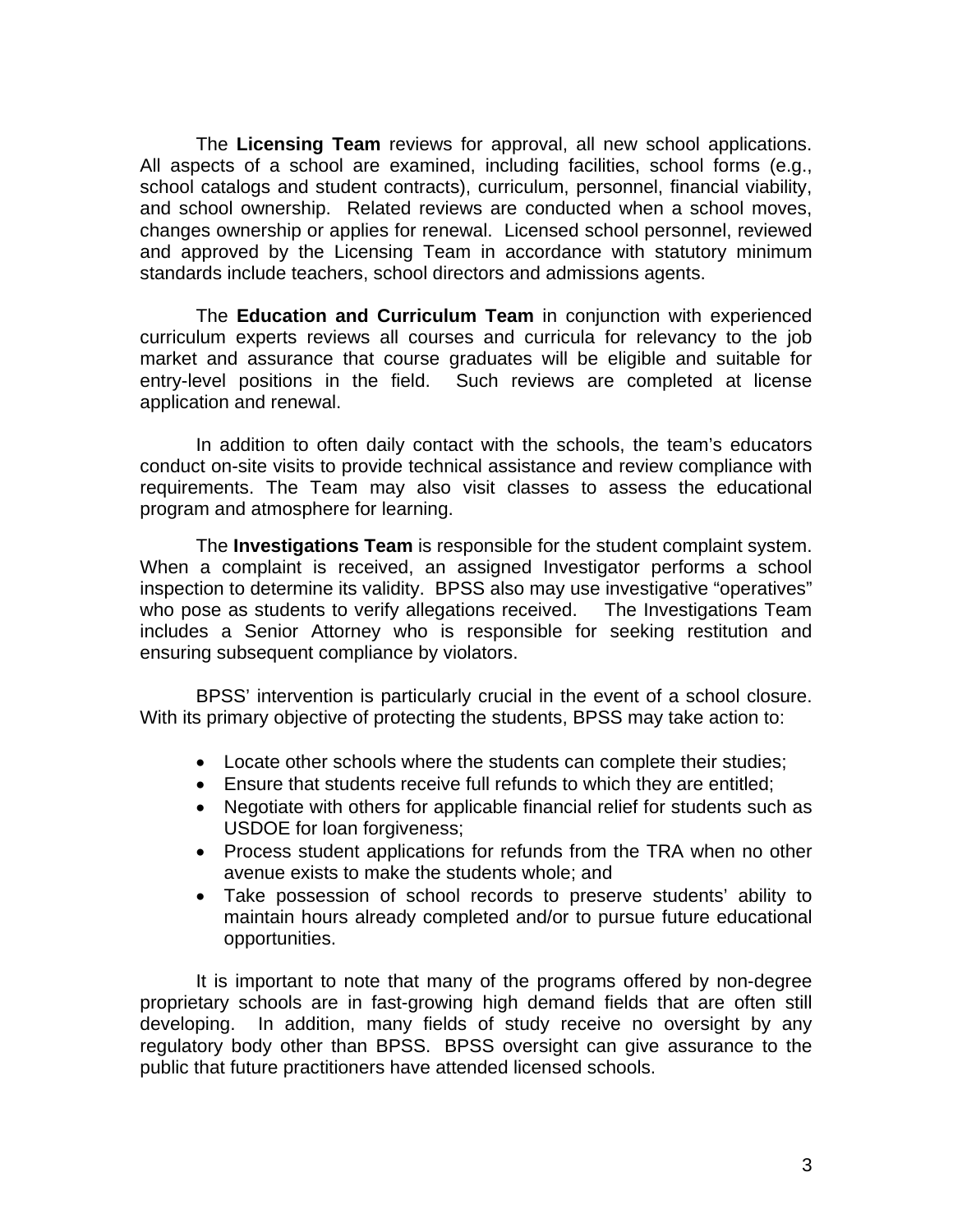# **Partnerships**

To increase effectiveness and leverage resources, BPSS has established relationships with several professional partners. On the national level, these include: The National Association of State Administrators and Supervisors of Private Schools (NASASPS); National Accrediting Agencies; Department of Homeland Security (DHS), and USDOE. Positive outcomes of these relationships include:

- NASASPS' insight into regulatory best practices which have been incorporated into BPSS' current legislative proposal;
- Inclusion in site visits by national or regional accrediting agencies whose approval is necessary for a school to receive federal Title IV funding;
- DHS involvement in reviewing schools, especially those for English as a Second Language (ESL), considered potential entry points for terrorists into the US; and
- USDOE loan forgiveness for eligible students of schools that close.

New York State collaborations include:

- A current effort with the Department of Corrections and the Department of State toward licensing correctional institutions and their training programs to enable inmates to train and test in Barbering and Cosmetology, and thereby become ready and eligible for employment on release;
- A joint Consumer Protection Board / BPSS Public Information Campaign to warn students about attending unlicensed schools.

Finally, several federal and State entities that provide funding for proprietary schools or their students rely on BPSS monitoring, including:

- USDOE relies on states to ensure that programs are offered as approved;
- Veterans' Administration requires BPSS approval for all non-degree programs for veterans;
- Higher Education Services Corp (HESC) relies on BPSS to ensure that schools meet requirements for TAP eligibility and to protect students who participate in federal Title IV;
- ACCES-VR consumers are not allowed to attend career and trade schools unless the schools are licensed by BPSS; and
- NYC Department of Small Business Services (DSBS), which distributes federal WIA funds, requires proprietary schools to be licensed in order to receive funding.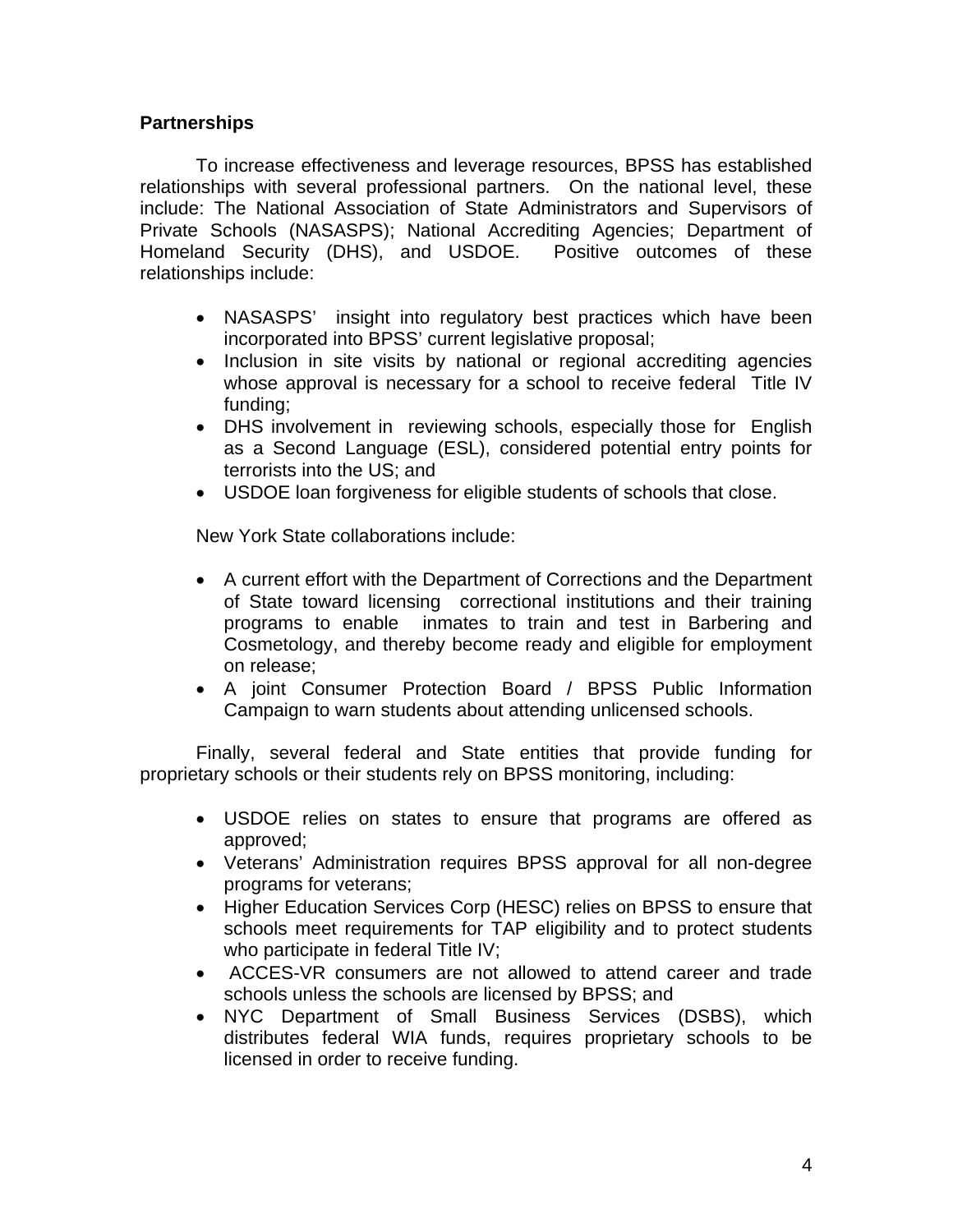# **Significant Accomplishments**

- Since January 2009, the number of licensed proprietary schools has increased by 70, an increase of 12 percent. At the same time, the number of BPSS staff has remained virtually un-changed.
- BPSS is successfully changing its focus from regulation to technical assistance. The results can be seen in the decrease in schools closing, from 26 in 2006 to 13 in 2010 and the decline in the number of students accessing the TRA, from 93 in 2006 to 16 in 2010.

The amount of refunds has also decreased from about \$473,000 in 2006 to nearly \$333,000 in 2010. In addition, the proportion of refunds paid from the TRA has declined remarkably from 52% in 2006 to 27% in 2010.

- During the 2006-2010 period, more than 58 percent of student complaints were decided in favor of the student; four percent in favor of the school. Another nine percent were referred to another agency; eleven percent were abandoned by the student and 18 percent were unsubstantiated or rejected. When compared with results from the previous 11-year period, decisions in every category show positive change.
- Semi-annually all BPSS teams share their expertise and knowledge with a mandatory three-day workshop for all newly licensed school directors. The workshops provide valuable technical assistance to the new directors, provide opportunities for networking, and generate good will for BPSS.

# **2011 Legislation**

SED submitted our proposal to the Legislature on February 9, 2011. This legislation will:

# Enhance Oversight Capacity

- Update 25 year-old computer system to provide better monitoring
- Permit enhanced financial reviews and expand use of investigative tools
- Establish candidate schools, allowing them to operate while coming into compliance

# Better Protect Students

- Improve consumer information
- Expedite student assistance when a school closes
- More quickly engage a "teach out" school if a school closes
- Make additional student expenses eligible for reimbursement when a school closes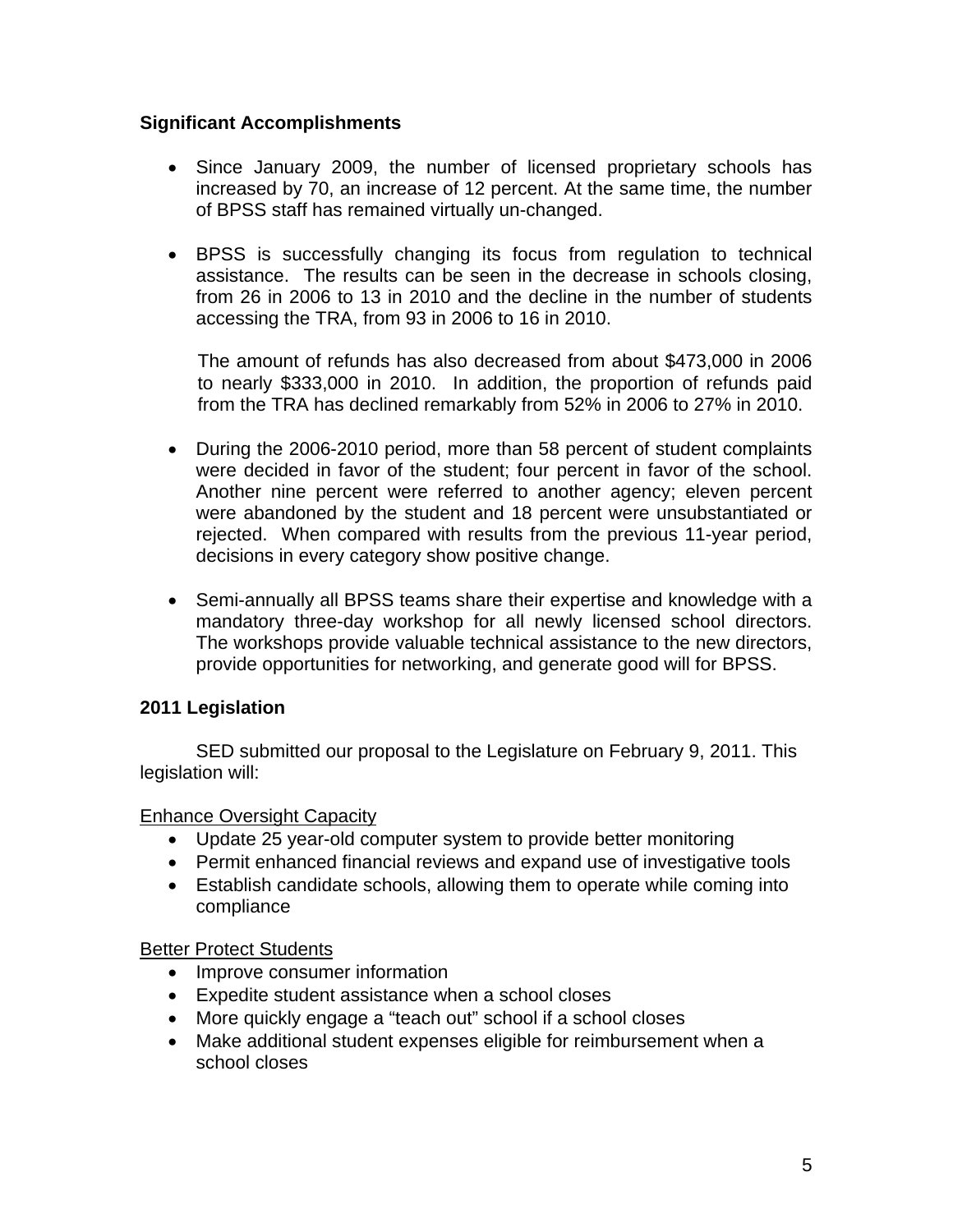Leverage Increased Fees

- Adjust fees to support of the most comprehensive oversight in the nation
- Provide resources to respond to this expanding higher education sector
- Allow work with schools in financial distress, preventing closures and protecting the Tuition Reimbursement Account

# **Next Steps**

The Department continues to advocate for the 2011 legislation discussed above and work toward upgrading our current 25 year old computer system.